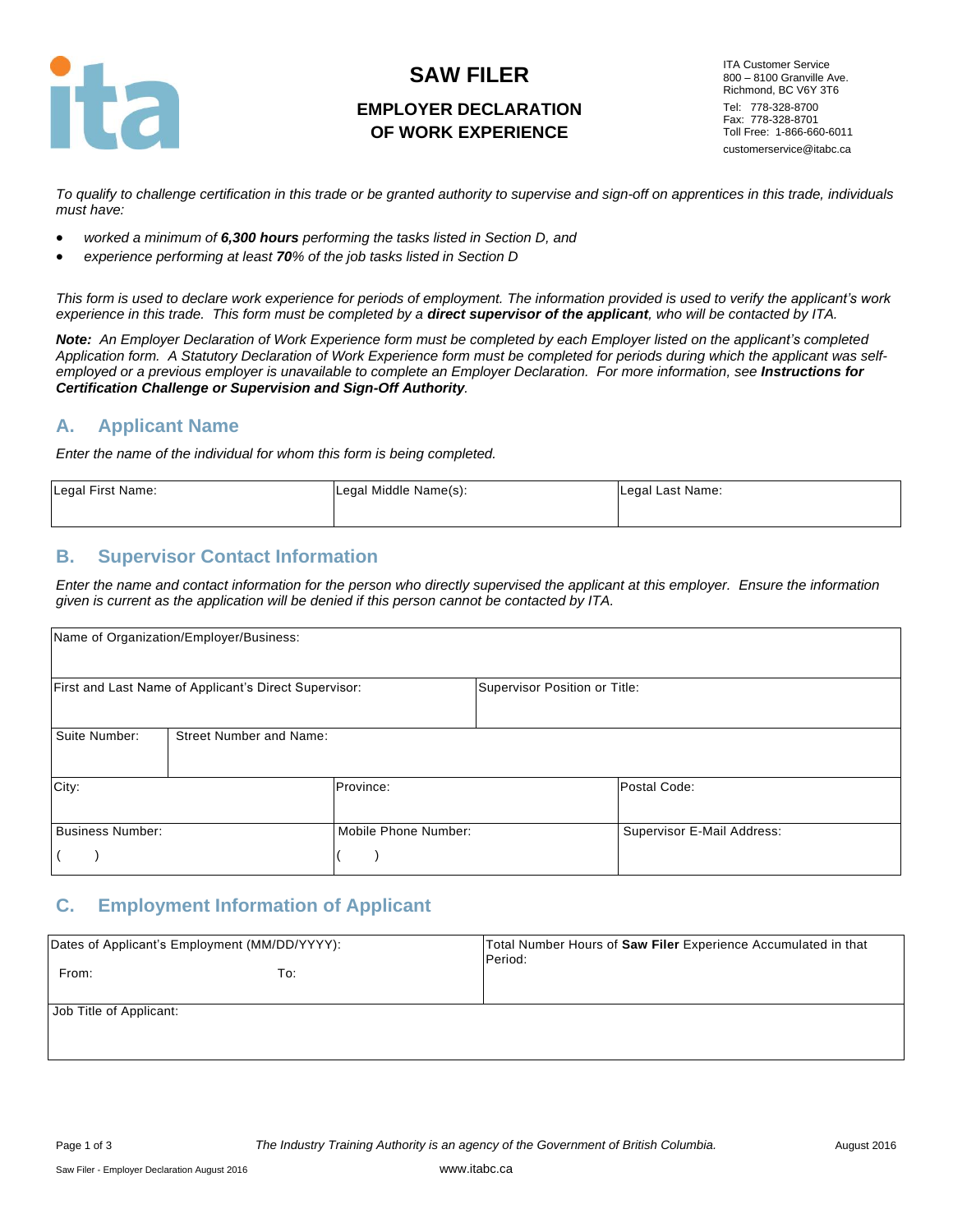

### **SAW FILER**

# **EMPLOYER DECLARATION OF WORK EXPERIENCE**

ITA Customer Service 800 – 8100 Granville Ave. Richmond, BC V6Y 3T6 Tel: 778-328-8700 Fax: 778-328-8701 Toll Free: 1-866-660-6011 customerservice@itabc.ca

# **D. Supervisor Declaration of Job Task Performance**

*By checking "Yes" or "No" in the Declaration Response column, indicate whether or not you, as the direct supervisor of the applicant, have personally witnessed the applicant performing the job tasks listed. Cross out any job tasks you did not see the applicant perform.*

| <b>Job Tasks</b>                                                                                                                                                                                                                         | <b>Declaration</b><br><b>Response</b> |        |
|------------------------------------------------------------------------------------------------------------------------------------------------------------------------------------------------------------------------------------------|---------------------------------------|--------|
| <b>Safety</b>                                                                                                                                                                                                                            | Yes:                                  | П      |
| Including: WorksafeBC regulations, safety procedures, handling saws and knives.                                                                                                                                                          | No:                                   | П      |
| <b>Trade Math</b>                                                                                                                                                                                                                        | Yes:                                  | □      |
| Including: Use of measuring tools and equipment, application of formulae.                                                                                                                                                                | No:                                   | □      |
| <b>Saw Basics</b>                                                                                                                                                                                                                        | Yes:                                  | □      |
| Including: Saw tooth inspection, swager and swaging, shaper and shaping, tooth alignment.                                                                                                                                                | No:                                   | $\Box$ |
| <b>Band Saws</b>                                                                                                                                                                                                                         | Yes:                                  | $\Box$ |
| Including: Fitting, sharpening and handling, kerf requirements, grinding, maintenance of grinder.                                                                                                                                        | No:                                   | □      |
| <b>Circular Saws</b><br>Including: Inspection of saws, pluming & leveling, tensioning for RPM & feed speed. Sharpening of solid<br>tooth, carbide and satellite. PM of grinding equipment, use of correct grinding wheel.                | Yes:<br>No:                           | □<br>□ |
| <b>Grinding Wheels</b>                                                                                                                                                                                                                   | Yes:                                  | □      |
| Including: Safe handling and storage, operating speed calculation, shaping and dressing, mounting.                                                                                                                                       | No:                                   | □      |
| <b>Knives</b>                                                                                                                                                                                                                            | Yes:                                  | □      |
| Including: Angles, sharpening, babbitting and balancing, troubleshooting.                                                                                                                                                                | No:                                   | □      |
| <b>Saw Welding</b><br>Including: Portable Oxy-Acetylene units, tool and equipment selection, adjusting flame types, crack and<br>tooth welding, MIG euipment, welding saw plate.                                                         | Yes:<br>No:                           | □<br>□ |
| <b>Saw Chains</b>                                                                                                                                                                                                                        | Yes:                                  | □      |
| Including: Calculate gauge and pitch, inspection and repair, setup and sharpening, wheel profile.                                                                                                                                        | No:                                   | □      |
| <b>Saw Guides</b>                                                                                                                                                                                                                        | Yes:                                  | $\Box$ |
| Including: Maintenance, guide types.                                                                                                                                                                                                     | No:                                   | □      |
| Shearboards, Scrapers, Cooling Systems and Hydraulics<br>Including: Types of shearboards, maintenance of shearboards, types of scrapers, maintenance of<br>scrapers. Saw lubricants, application and maintenance of lubrication systems. | Yes:<br>No:                           | □<br>□ |
| <b>Tension, Level and Bench Saws</b>                                                                                                                                                                                                     | Yes:                                  | $\Box$ |
| Including: Applications to bandsaws and circular saws.                                                                                                                                                                                   | No:                                   | □      |
| <b>Planning and Organizing Work Activities</b>                                                                                                                                                                                           | Yes:                                  | $\Box$ |
| Including: Creating and interpreting technical documents, shutdown procedures, project work.                                                                                                                                             | No:                                   | $\Box$ |

*Enter the Supervisor and Applicant names from Page 1 on every page of this form*

| Supervisor First and Last Name: | Applicant First and Last Name: |
|---------------------------------|--------------------------------|
|                                 |                                |